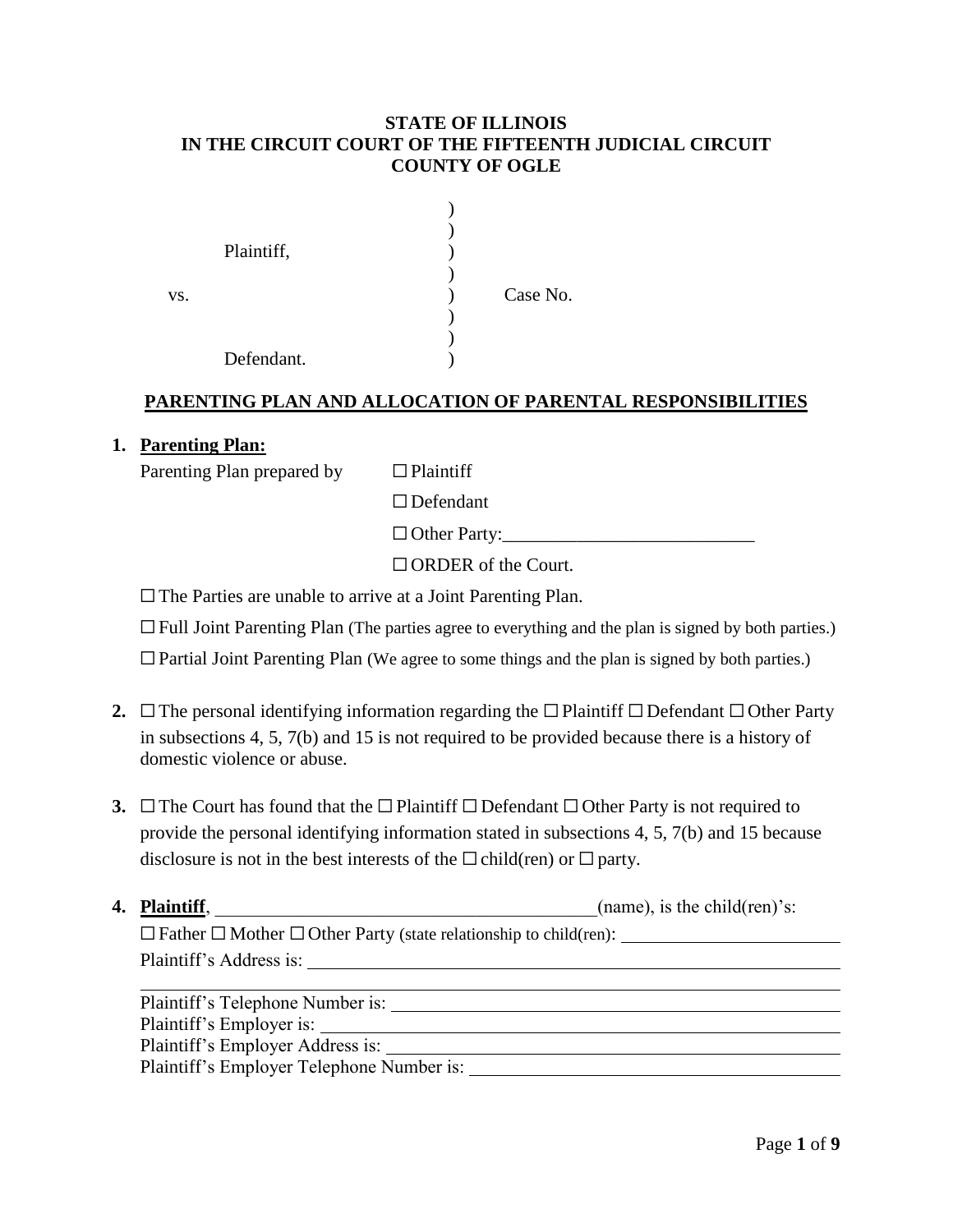Plaintiff's E-Mail Address is:

**5. Defendant**, *contract and the child (ren)'s:*  $(\text{name})$ , is the child(ren)'s:

☐Father ☐Mother ☐Other Party (state relationship to child(ren): Defendant's Address is:

Defendant's Telephone Number is: Defendant's Employer is: Defendant's Employer Address is: Defendant's Employer Telephone Number is: Defendant's E-Mail Address is:

# **6. The children of this relationship / marriage are:**

| Name of Child | <b>Sex</b> | Date of Birth |
|---------------|------------|---------------|
|               |            |               |
|               |            |               |
|               |            |               |
|               |            |               |

# **7. Parental Conduct:**

- a) The Parties understand that day-to-day decisions such as minor training or correction, minor medical and dental care, chores, allowances, clothing, hygiene, etc. will be made by the party who has the child(ren) at the time such decisions are necessary.
- b) The  $\Box$  Plaintiff  $\Box$  Defendant  $\Box$  parties shall provide to the other party at least sixty (60) days prior written notice of the intention to change his or her residence. At minimum, the party changing his or her residence shall provide the intended date of the change of residence and the address of the new residence. If the sixty (60) day notice is impracticable, written notice shall be given at the earliest practical date.
- c) Both Parties will provide the names, addresses, and telephone numbers of all medical, dental, and mental health care providers. Either party may authorize emergency care, but if possible, both parties agree to contact the other party first.
- d) Unless otherwise ordered by the Court for good cause shown, state law provides that both parties have access to the records of the child(ren) including school, medical, dental, and mental health records, pursuant to 750 ILCS 5/602.11.

#### **8. Significant Decision Making shall be allocated as follows:**

| Type of Significant Decision<br>Making           | Joint | Plaintiff | Defendant | <b>Other Party</b> |
|--------------------------------------------------|-------|-----------|-----------|--------------------|
| Educational: Including day care<br>and preschool |       |           |           |                    |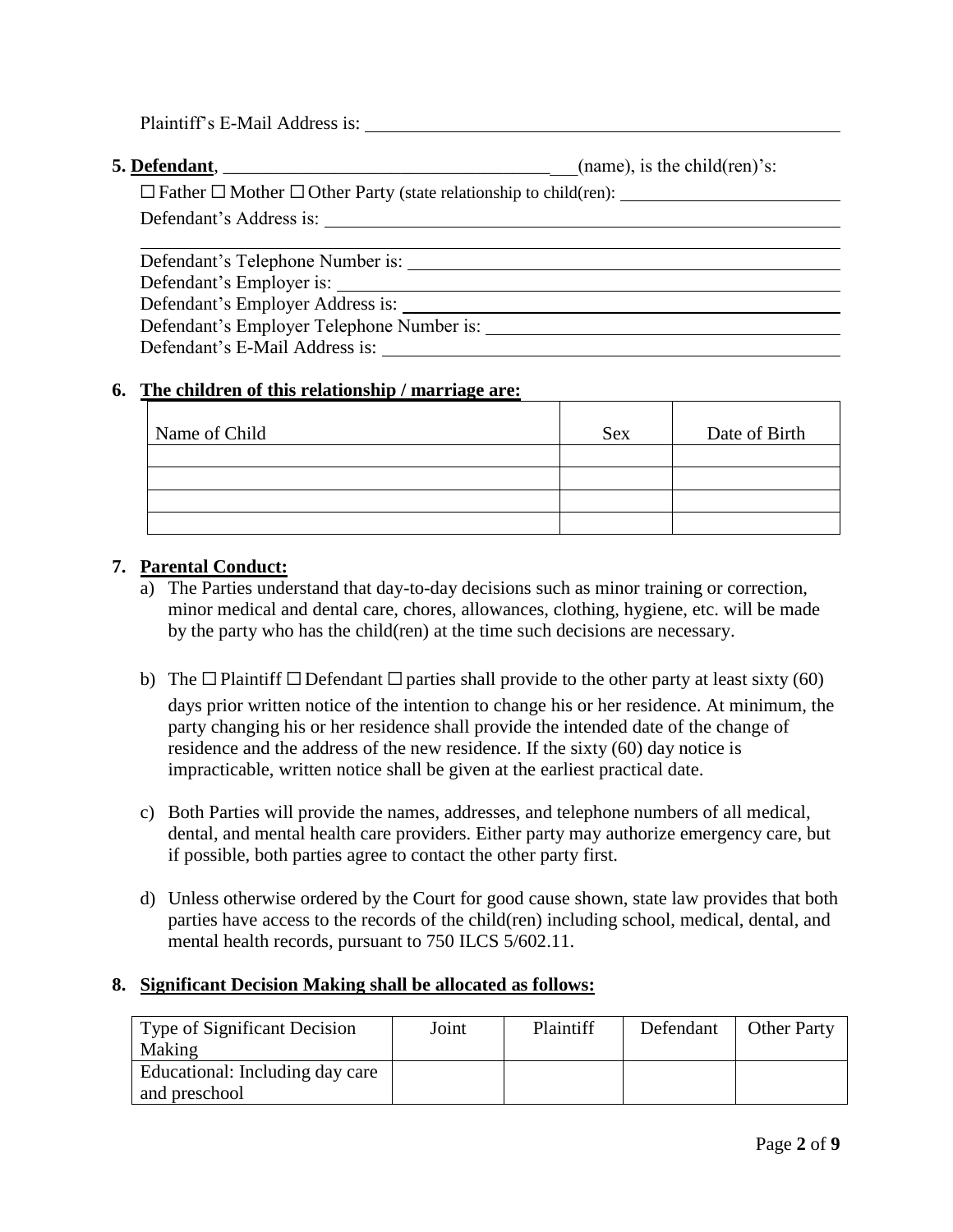| Medical/Dental/Mental Health            |  |  |
|-----------------------------------------|--|--|
| Religious:                              |  |  |
| <b>Extracurricular and Recreational</b> |  |  |
| Activities:                             |  |  |
| Other                                   |  |  |
|                                         |  |  |

# **9. Allocation of Parental Responsibilities (Parenting Time):**

# a) SCHOOL YEAR SCHEDULE

I. The child(ren) will be in the care of the Plaintiff. List the days of the week and times.

| Monday    |  |  |
|-----------|--|--|
| Tuesday   |  |  |
| Wednesday |  |  |
| Thursday  |  |  |
| Friday    |  |  |
| Saturday  |  |  |
| Sunday    |  |  |

II. The child(ren) will be in the care of the Defendant. List the days of the week and times.

| Monday    |  |  |
|-----------|--|--|
| Tuesday   |  |  |
| Wednesday |  |  |
| Thursday  |  |  |
| Friday    |  |  |
| Saturday  |  |  |
| Sunday    |  |  |

III. The child(ren) will be in the care of Other Party. List the days of the week and times.

| Monday    |  |  |
|-----------|--|--|
| Tuesday   |  |  |
| Wednesday |  |  |
| Thursday  |  |  |
| Friday    |  |  |
| Saturday  |  |  |
| Sunday    |  |  |

IV. Transportation and drop-off / pick-up arrangements will be as follows:

☐Plaintiff ☐Defendant shall provide all transportation.

OR

☐Party starting parenting time shall provide transportation. OR

 $\square$  Party ending parenting time shall provide transportation. AND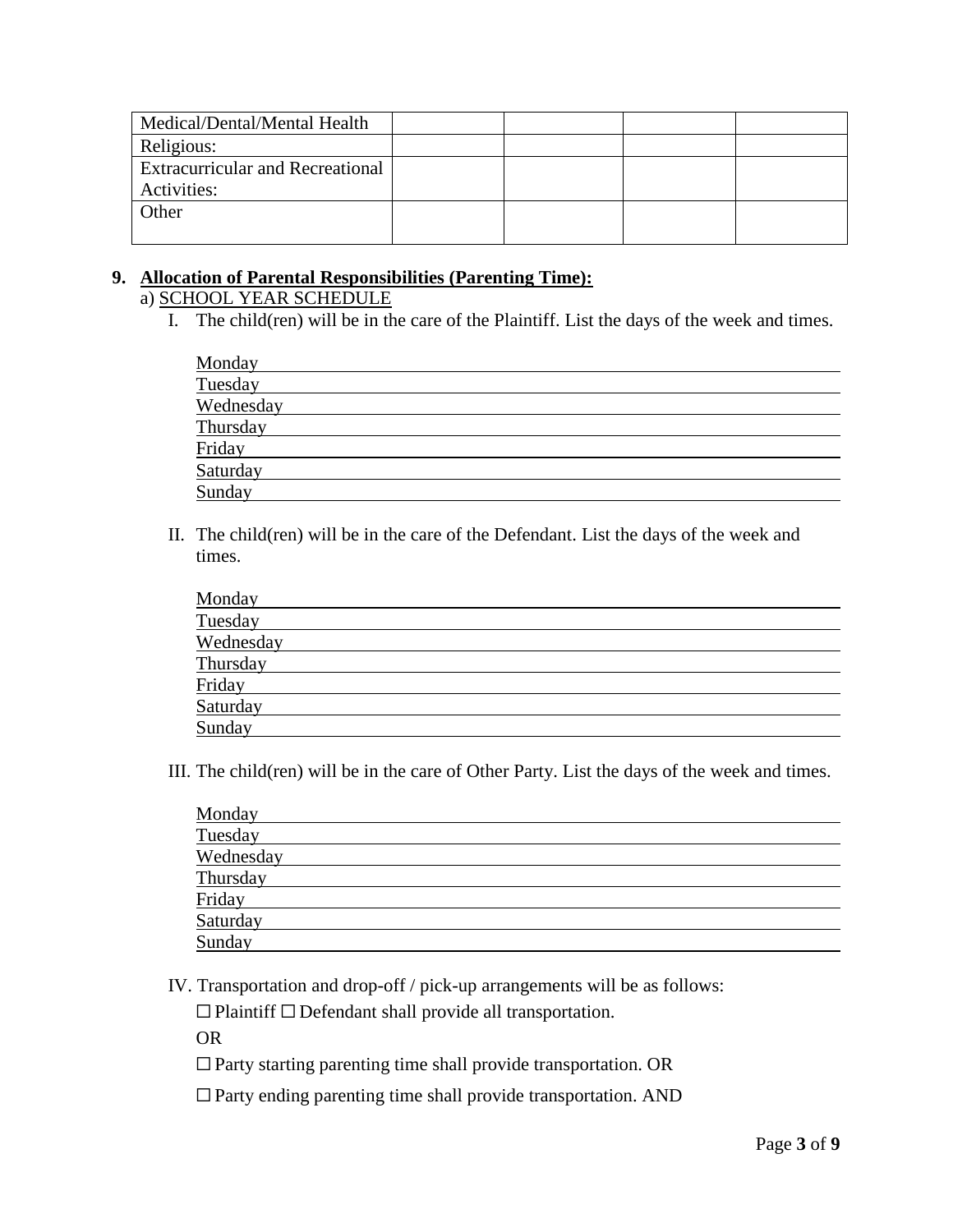$\Box$  The parties shall meet at the following location:

# V. Restriction of parenting time:

☐Not applicable

☐The parenting time between the child(ren) and ☐Plaintiff ☐Defendant is restricted as follows:

| Monday    |  |
|-----------|--|
| Tuesday   |  |
| Wednesday |  |
| Thursday  |  |
| Friday    |  |
| Saturday  |  |
| Sunday    |  |
|           |  |

□ Terms of restriction:

#### b) SUMMER SCHEDULE

 $\Box$  The weekday and weekend schedule above will apply for all 12 calendar months with no specific changes during the summer.

#### OR

I. During the summer months, the child(ren) will be in the care of the Plaintiff. List the days of the week and times.

| Monday    |  |  |
|-----------|--|--|
| Tuesday   |  |  |
| Wednesday |  |  |
| Thursday  |  |  |
| Friday    |  |  |
| Saturday  |  |  |
| Sunday    |  |  |

II. During the summer months, the child(ren) will be in the care of the Defendant. List the days of the week and times.

| Monday  |  |  |
|---------|--|--|
| Tuesday |  |  |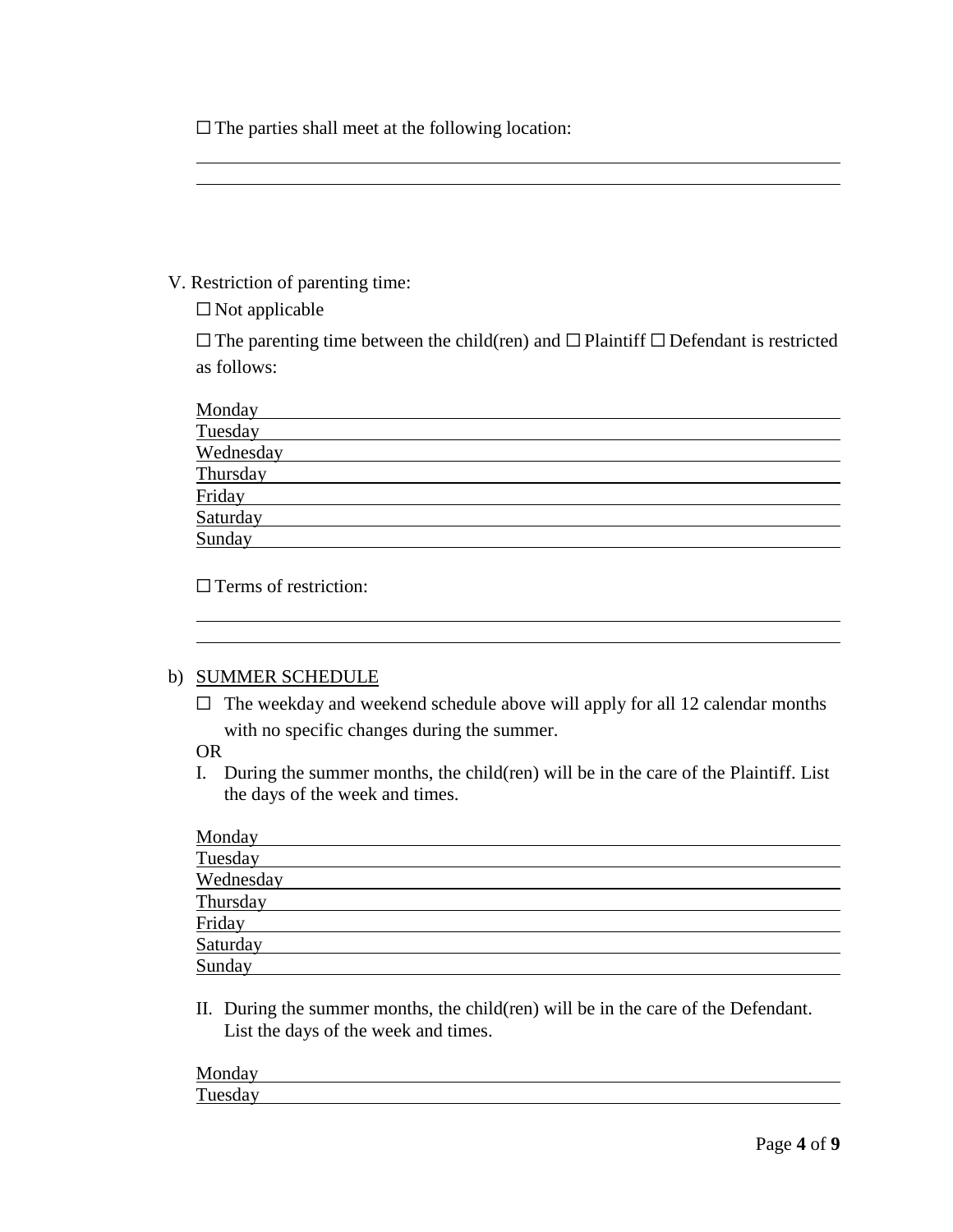| Wednesday |  |
|-----------|--|
| Thursday  |  |
| Friday    |  |
| Saturday  |  |
| Sunday    |  |

III. During the summer months, the child(ren) will be in the care of Other Party. List the days of the week and times.

| Monday    |  |  |
|-----------|--|--|
| Tuesday   |  |  |
| Wednesday |  |  |
| Thursday  |  |  |
| Friday    |  |  |
| Saturday  |  |  |
| Sunday    |  |  |

IV. Transportation and drop- off / pick-up arrangements will be as follows:

| Monday    |  |  |
|-----------|--|--|
| Tuesday   |  |  |
| Wednesday |  |  |
| Thursday  |  |  |
| Friday    |  |  |
| Saturday  |  |  |
| Sunday    |  |  |

# c) HOLIDAYS AND SPECIAL OCCASIONS

| Event                       | Odd<br>Years | Even<br>Years | Every<br>Year | Start Time / End Time;<br>Transportation if different<br>from regular parenting time<br>schedule |
|-----------------------------|--------------|---------------|---------------|--------------------------------------------------------------------------------------------------|
| $\Box$ Spring Break         |              |               |               |                                                                                                  |
| $\Box$ Easter               |              |               |               |                                                                                                  |
| $\Box$ Mother's Day         |              |               |               |                                                                                                  |
| $\Box$ Memorial Day         |              |               |               |                                                                                                  |
| $\Box$ Father's Day         |              |               |               |                                                                                                  |
| $\Box$ July 4 <sup>th</sup> |              |               |               |                                                                                                  |
| Labor Day                   |              |               |               |                                                                                                  |
| Halloween                   |              |               |               |                                                                                                  |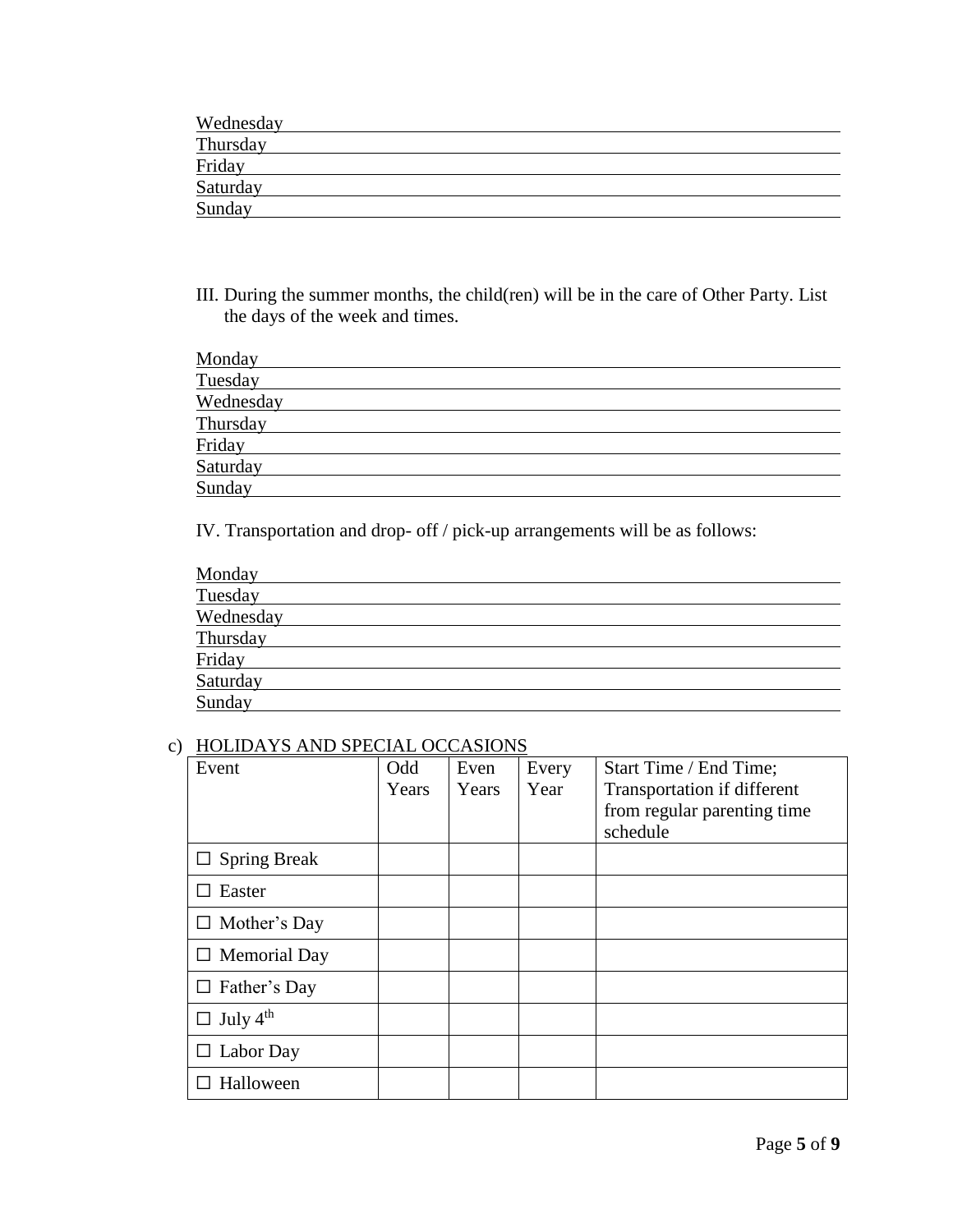| $\Box$ Thanksgiving   |  |  |
|-----------------------|--|--|
| $\Box$ Christmas Eve  |  |  |
| $\Box$ Christmas Day  |  |  |
| $\Box$ Winter Break   |  |  |
| <b>Winter Break</b>   |  |  |
| $\Box$ New Year's Eve |  |  |
| $\Box$ New Year's Day |  |  |
| $\Box$ Child(ren)'s   |  |  |
| Birthday              |  |  |

 $\Box$  Other parenting time arrangements:

# d) TRAVEL AND VACATION PLANS

 $\Box$  If either party requires out of state or any type of overnight travel with the child(ren), each party will inform the other party of such travel and vacation plans, including notice and contact information.

 $\Box$  International travel shall be allowed

 $\Box$  International travel shall not be allowed at this time.

**10. Right of First Refusal:** If a party intends to leave the minor child(ren) with a substitute child care provider for a significant period of time, the party must first offer the other party the opportunity to personally care for the minor child(ren).

☐The Parties agree neither party shall exercise Right of First Refusal.

☐The Parties agree ☐Plaintiff ☐Defendant ☐ Both parties shall exercise Right of First Refusal as follows:

#### **11. Relocation:**

- a) If a parent wishes to relocate the child(ren) from their primary residence, he or she must have the agreement of the other parent or permission from a judge.
- b) Relocation is defined as follows: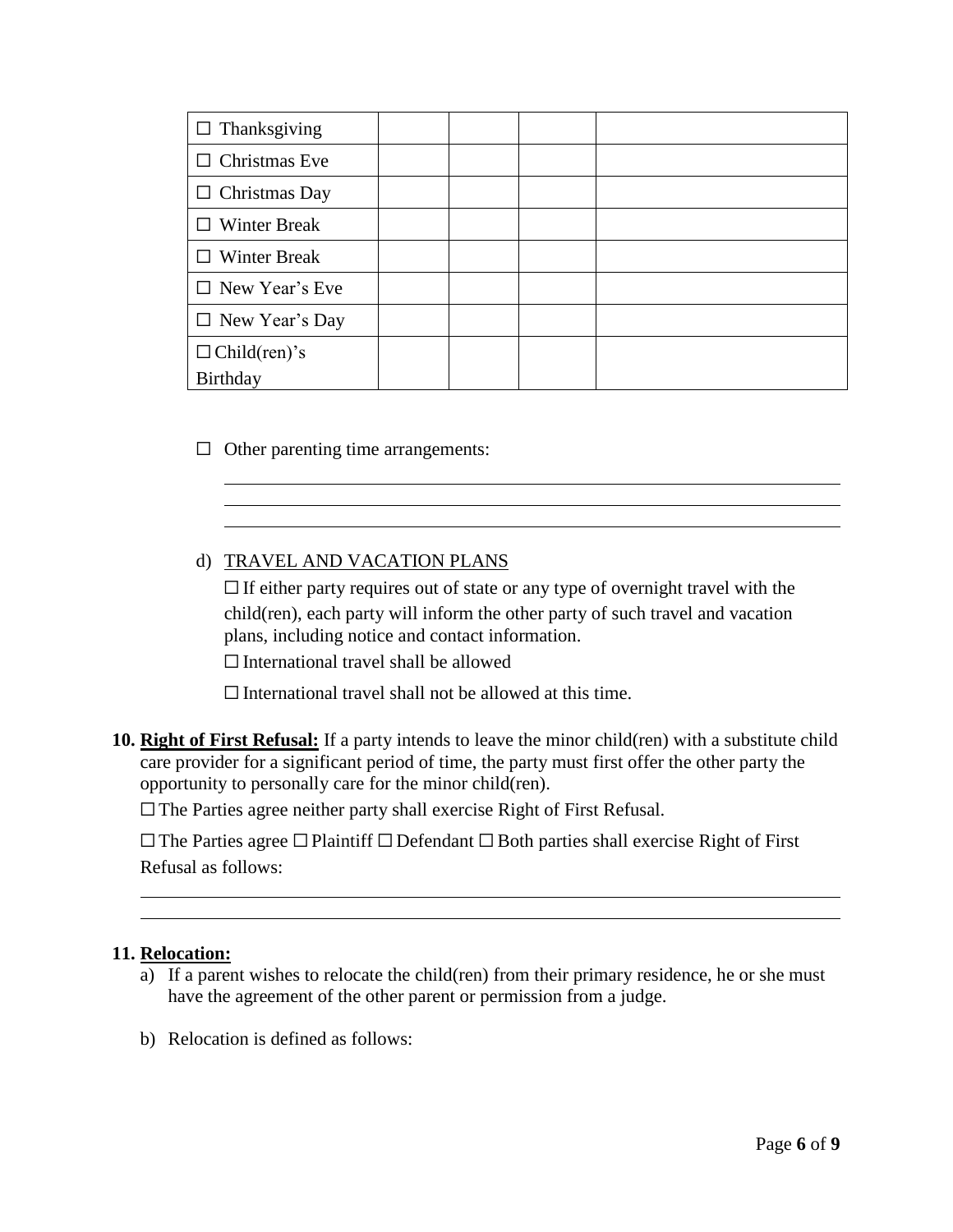- I. From a primary residence in Cook, DuPage, Kane, Lake, McHenry, or Will County: if the move will be to a new residence in Illinois more than 25 miles from the current residence.
- II. From a primary residence in any other Illinois county: if the move will be to a new residence in Illinois more than 50 miles from the current residence.
- III. From a primary residence anywhere in Illinois to a new residence out of Illinois: if the move will be more than 25 miles from the current residence.
- c) A parent who has been allocated a majority of the parenting time or either parent who has been allocated equal parenting time may seek to relocate with the child(ren).
- d) The parent seeking to relocate shall provide at minimum sixty (60) days written notice before the relocation unless such notice is impracticable. At minimum the party must provide the following:
	- I. The intended date of the parent's relocation.
	- II. The address of the new residence, if known.
	- III. The length of time the relocation will last if the relocation is not for an indefinite or permanent period.
- e) If the non-relocating parent signs the notice provided by the relocating parent and the relocating parent files the notice with the court, the relocation shall be allowed without any further court action. The court shall modify the parenting plan or allocation judgment to accommodate a parent's relocation as agreed by the parties as long as the agreed modification is in the child's best interests. If the non-relocating parent objects to the relocation, fails to sign the notice or the parties cannot agree on modifying the parenting plan or allocation judgment, the parent seeking relocation must file a petition seeking permission to relocate.
- f) If a parent moves with the child twenty-five (25) miles or less from the child's current primary residence to a new primary residence outside Illinois, Illinois continues to be the home state of the child. Any subsequent move from the new primary residence outside Illinois greater than twenty five (25) miles from the child's original primary residence in Illinois must be in compliance with 750 ILCS 5/609.2.

# **12. Telephone / Electronic Communication:**

The children may have  $\Box$  telephone  $\Box$  e-mail  $\Box$  text message and/or  $\Box$  other electronic communication with the parent not exercising parenting time as follows:

 $\Box$  At reasonable hours

☐During the hours of \_\_\_\_\_\_\_\_\_\_\_\_ to \_\_\_\_\_\_\_\_\_\_\_\_\_

# $\Box$  Other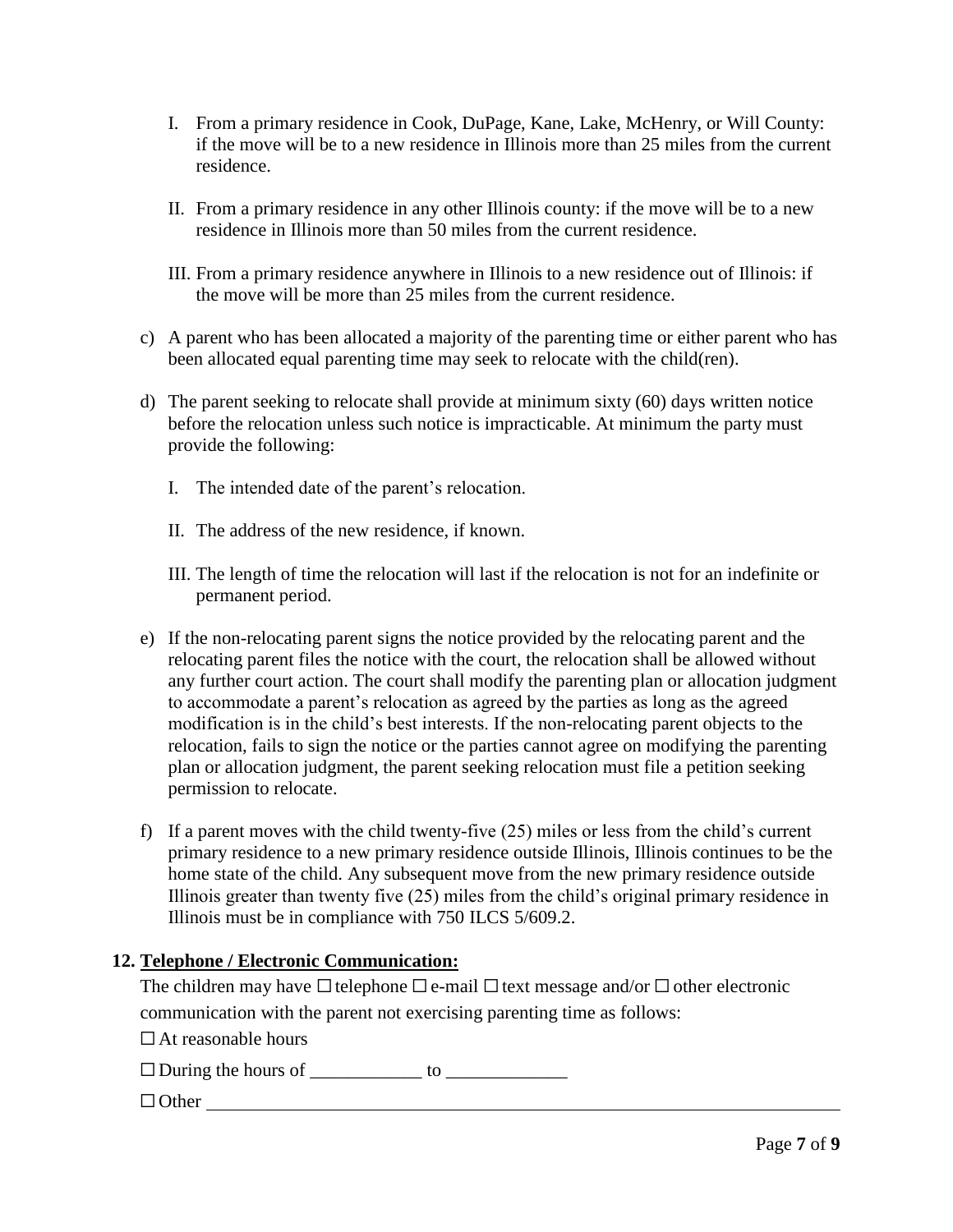# **13. Mediation / Conflicts:**

 $\Box$  Mediation is not appropriate as there is history of domestic violence between the parties.

 $\Box$  The Parties are required to go to mediation if they cannot agree on issues covered by this

parenting plan, including but not limited to, allocation of parenting time or allocation of parenting responsibilities. The Parties shall enter into mediation in an attempt to resolve said disputes prior to proceeding to hearing before the Court, absent showing good cause otherwise. The cost of mediation shall be allocated between the parties pursuant to Order of the Court.

# **14. Other:**



**15.** For purposes of school attendance only, the child(ren)'s residence shall be with the:

☐Plaintiff ☐Defendant ☐Other Party

The child(ren)'s address for school purposes is:

#### **16. Designation of Custodian:**

For the purposes of all state and federal statutes that require a designation or determination of custody or custodian to the party having the majority of the parenting time under the parenting schedule set forth above:

☐Plaintiff ☐Defendant ☐Other Party is designated as the custodian

☐Plaintiff and Defendant have equal parenting time under the parenting schedule set forth above.

#### Signatures:

| <b>Attorney for Plaintiff:</b>   | Plaintiff:   |      |
|----------------------------------|--------------|------|
|                                  |              | Date |
| <b>Attorney for Defendant:</b>   | Defendant:   |      |
|                                  |              | Date |
| <b>Attorney for Other Party:</b> | Other Party: |      |